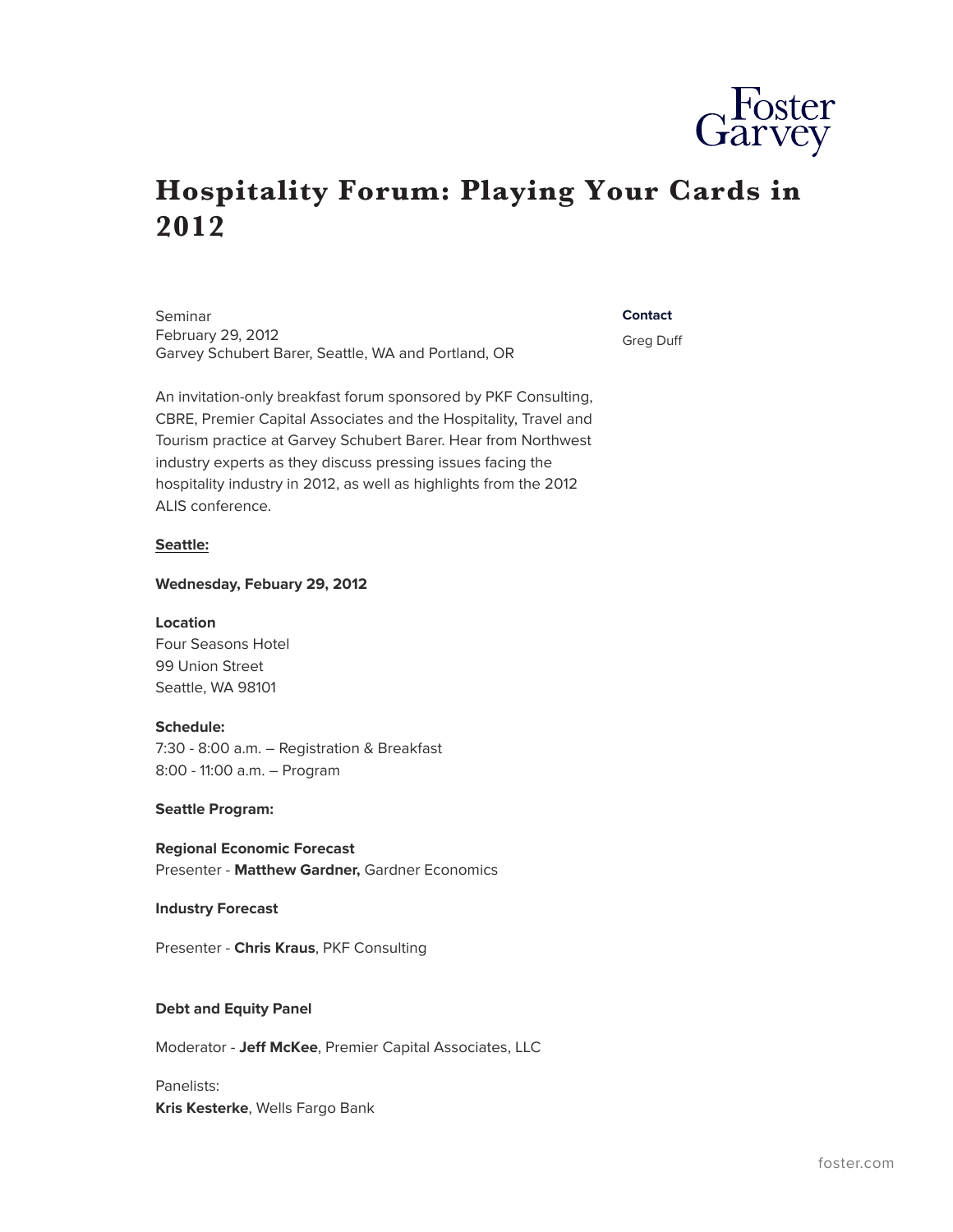

**Joan Broughton**, Evergreen Business Capital **Jena Thornton**, Eagle Rock Ventures **Craig Wrench**, Washington Holdings **Gregg Rodgers**, Garvey Schubert Barer

## **Branded vs. Independent Panel**

Moderator - **Greg Duff**, Garvey Schubert Barer

Panelists: **Bashar Wali**, Provenance Hotels **Forest Key**, Buuteeq **Kimo Bertram**, Hyatt **Joe Dreiske**, Ascend **Scott Biethan**, CBRE **Tanner Ericksen**, Preferred Hotel Group

#### **To register or questions**:

Please contact Lauren Feeney at [lfeeney@gsblaw.com](javascript:location.href=)

# **Portland:**

# **Thursday, March 1, 2012**

#### **NEW Location:**

The Governor Hotel The Library Room 614 SW 11TH Avenue Portland, Oregon 97205

## **Schedule:**

7:30 - 8:00 a.m. – Registration & Breakfast 8:00 - 11:00 a.m. – Program

## **Portland Program:**

#### **Regional Economic Forecast**

Presenter - **Tom Potiowsky**, Chair of Economics at PSU and Director of the Northwest Institute for Applied Economic Research

# **Industry Forecast**